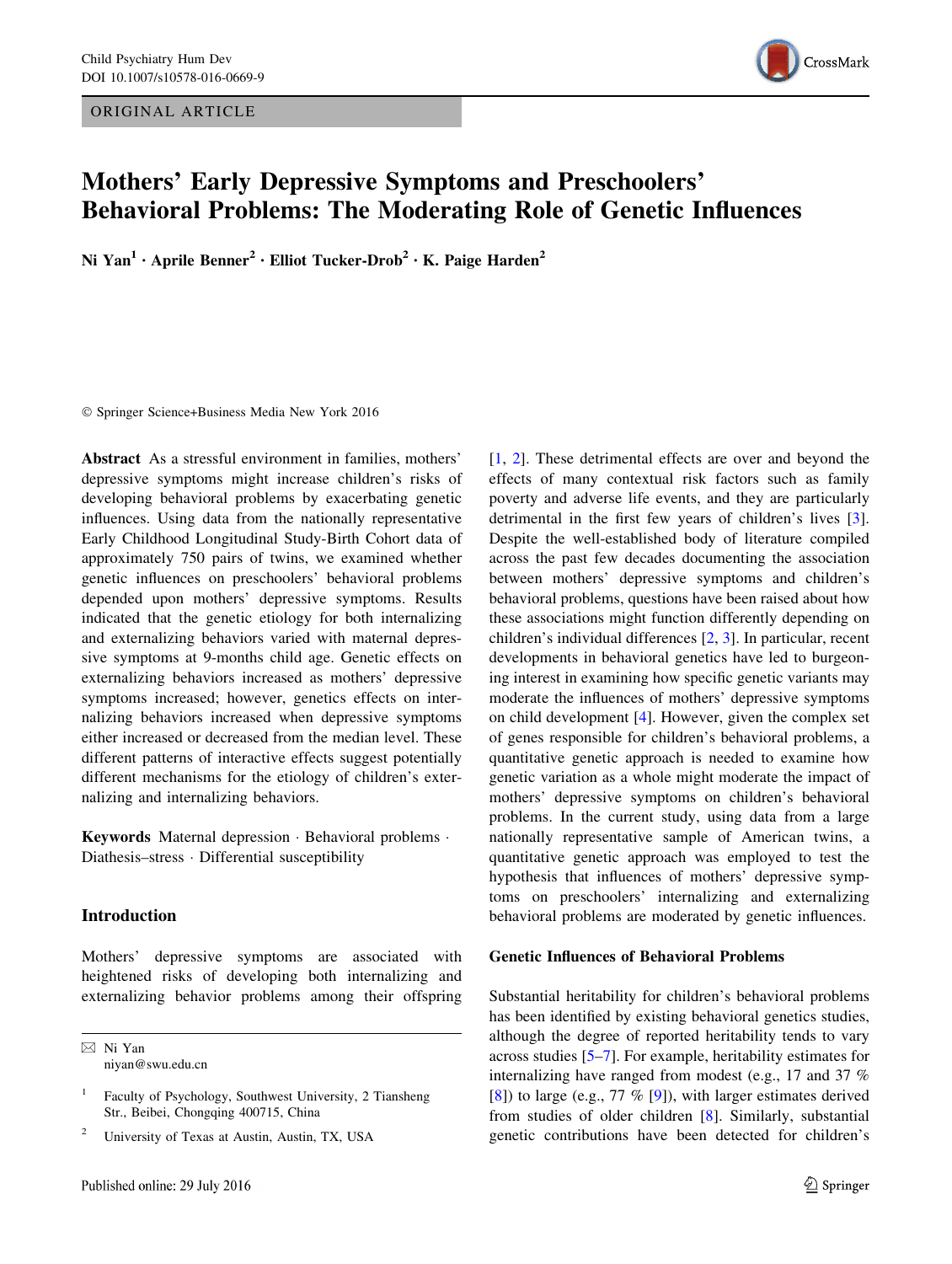externalizing behaviors, with estimates ranging from 48 to 66 % [[7,](#page-8-0) [10–13](#page-8-0)]. As with internalizing behaviors, heritability estimates for externalizing behaviors also increase with child age  $[14]$  $[14]$ .

# Genetic Influences by Maternal Depression Interactions

The expression of genetic effects in children's behavioral problems, however, maybe contingent upon gene–environment interactions [\[15–17](#page-8-0)]. The link between specific genes (e.g., 7-repeat DRD4 allele, 5-HTT) and children's behavioral problems has been shown to be stronger in undesirable environments (e.g., insensitive parenting, low social support [[15,](#page-8-0) [16\]](#page-8-0). As a prevalent and stressful environment in the family context [[3,](#page-8-0) [18](#page-8-0)], mothers' depressive symptoms might increase children's risks of developing behavioral problems by exacerbating their genetic influences. Children with a brain-derived neurotrophic factor (BDNF) methionine allele who also had a mother who was depressed during their lifetime had significantly more memory for negative self-descriptive traits (i.e., a cognitive marker of depression vulnerability) than did children with the same genotype with mothers who had no history of depression [\[4](#page-8-0)]. However, this is the only study to date that has demonstrated the interaction between mothers' depressive symptoms and children's genetic liabilities for behavioral problems. Findings from observational studies also provide tentative support for this moderated link. It has been shown, for example, that mothers' early depressive symptoms interact with a genetically-based characteristic—children's negative emotionality at age 6 months—to predict later behavioral problems [[19\]](#page-8-0).

# The Application of Quantitative Genetic Approach in Exploring Gene  $\times$  Environment Interaction

While quantitative genetic studies have been consistently employed to estimate genetic main effects on behavioral problems, there has been relatively a smaller body of studies to test for gene-by-environment in the prediction of children's behavior problems [[20,](#page-8-0) [21](#page-8-0)]. By allowing the amount of variance attributed to genes to differ as a function of the measured environment, the quantitative genetic approach, instead of pinpointing a particular gene responsible for the G  $\times$  E interaction, focuses on how the aggregate contribution of genes to children' behavioral problems is moderated by mothers' depressive symptoms. Particularly given that multiple genes are likely to influence the phenotype of children's behavioral problems [\[22](#page-8-0), [23\]](#page-8-0) 2005, quantitative genetic studies might be a more appropriate and sensitive approach to captures  $G \times E$ effects. This approach has been increasingly applied in

developmental and family studies interested in  $G \times E$ [\[21](#page-8-0), [24,](#page-8-0) [25](#page-8-0)]. However, to our knowledge, the current study is the first one that examines how genetic variations in children's behavioral problems could be moderated by mothers' depressive symptoms using a quantitative gene approach. To be noted, in the quantitative genetic approach, heritability estimates often include effects that act through the environment. Heritability estimate represents a correlation between the genetic component and the phenotypic behaviors and this association should not be interpreted as evidence for direct causation.

## Domain-Specificity of Gene-by-Maternal Depression Interactions

Different patterns of  $G \times E$  interactions might apply to different domains of development. Prior research on  $G \times E$  effects suggest that interactive effects might only exist in some domains, and developmental theories used to explain such interactive effects also suggest domain specificity. For instance, Bakermans-Kranenburg and Van IJzendoorn [[15](#page-8-0)] observed interactive effects of the DRD4 gene and maternal sensitivity for externalizing but not internalizing behaviors. Similarly, other research has found that  $G \times E$  interactions were consistent with the diathesis– stress hypothesis (i.e., individuals with vulnerabilities in certain genetic makeup are disproportionately more likely to be negatively affected by adverse environment [[26\]](#page-8-0)) for academic and social competence but consistent with the differential susceptibility hypothesis (i.e., the same genotypes may confer responsively to both positive and negative environment [\[27](#page-8-0), [28\]](#page-8-0) for moral internalization [\[29](#page-8-0)]). Therefore, whether gene-by-maternal depression effects would differ across internalizing and externalizing behaviors is another primary care of inquiry in the current study.

#### The Current Study

The current study uses data from the Early Childhood Longitudinal Study-Birth Cohort (ECLS-B) to examine two research questions. First, in order to determine if the  $G \times E$  interaction patterns should be examined separately for children's internalizing and externalizing behaviors, we first wanted to examine to what extent genetic influences on preschoolers' internalizing and externalizing behaviors are correlated. We expect that genetic influences on them are not correlated [\[4](#page-8-0), [15\]](#page-8-0). Second, are the genetic influences on preschoolers' behavioral problems moderated by mothers' depressive symptoms (i.e., a  $G \times E$  interaction)? We hypothesized that mothers' depressive symptoms would exacerbate children's genetic influences for developing internalizing and externalizing behaviors [\[4](#page-8-0), [19\]](#page-8-0).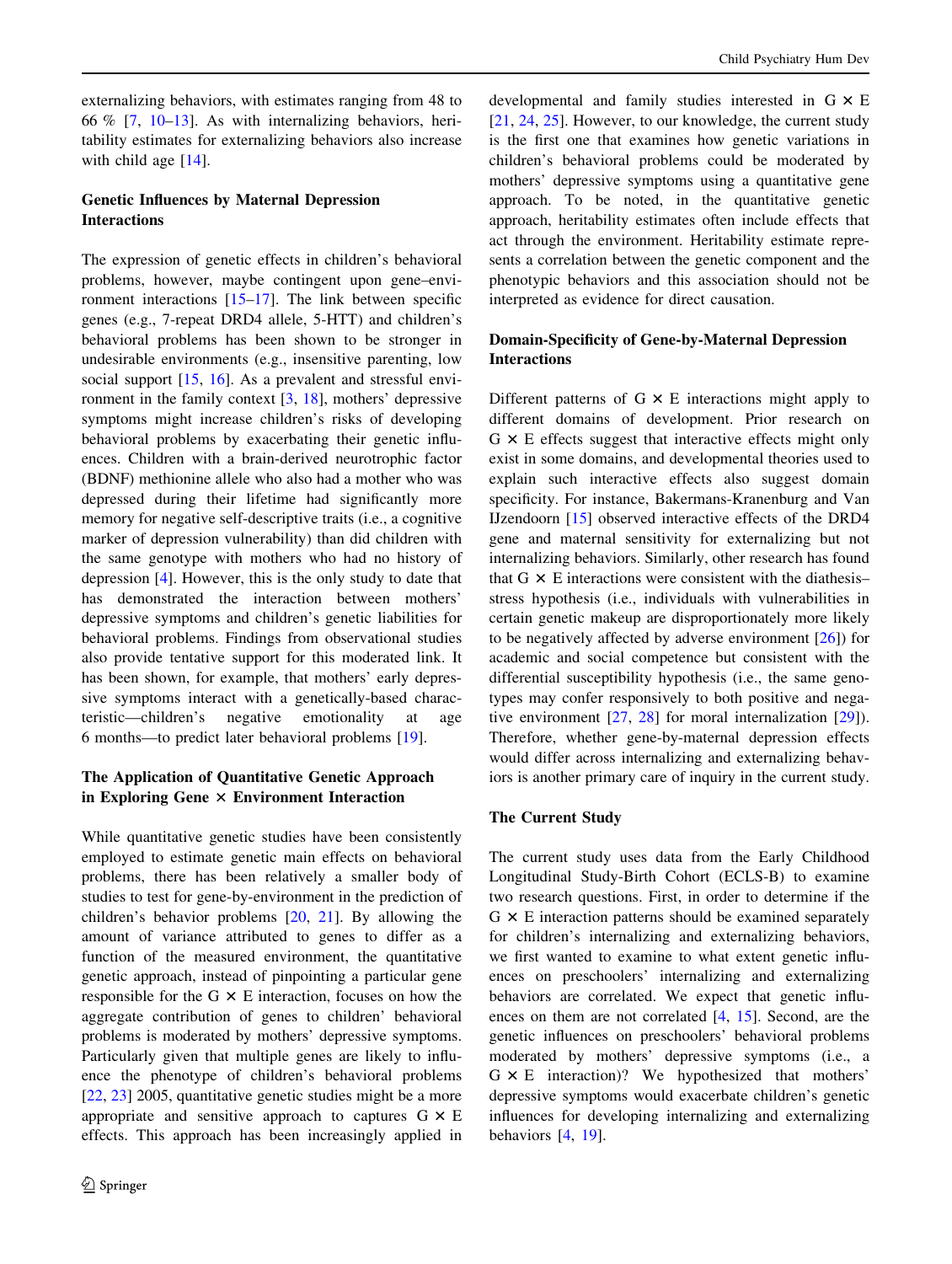## Methods

### Sample

Participants were drawn from the twin sample of a nationally representative longitudinal study—the ECLS-B. All children born in 2001 were sampled for the study via registered births from the US National Center for Health Statistics. Several subsamples, including twins, were oversampled in ECLS-B to increase analytic power. More detailed information regarding recruitment of the cohort is available in Bethel et al. [[30\]](#page-8-0). Data from approximately 750 pairs of twins (out of 800 twin pairs in total) whose zygosity information is available were included in the study. Among these children, 61 % were White; 16 % were African American; 16 % were Hispanic; 3 % were Asian; and 4 % were of mixed race. Among all the parents, 8.0 % of them had less than high school; 16.5 % had high school diploma or equivalent; 6 % had diploma from vocationaltechnical program; 25.7 % had ever been in a college; 21.2 % had bachelor's degree; 3.9 % had joined graduate school with no degree; 10.8 % had master's degree; 7.3 % had doctoral or professional degree. This educational distribution suggests the current sample is slightly better educated than US population estimates, with a higher percentage of parents having a bachelor's degree or above. N's are rounded to the nearest 50 children throughout the manuscript per NCES requirements for ECLS-B restricteduse data.

### Measures

Bivariate correlations among study variables are summarized in Table 1.

### Zygosity

Twin's zygosity was assessed using the method described in Tucker-Drob et al. [\[25](#page-8-0)]. At age 2-years, trained investigators rated the similarity of same-sex twins on six aspects of physical appearance (e.g., hair texture, facial appearance, earlobe shape) when the twins were X years old, and these ratings were used to identify twins as monozygotic (MZ) or dizygotic (DZ). This method of determining zygosity has been validated in prior studies [\[31](#page-8-0)]. Same-sex pairs who would have received a DZ diagnosis were excluded from analyses if there was a medical reason for their dissimilarity (as reported by their mothers).

# Maternal Depressive Symptoms

At child age 9 months, mothers' depressive symptoms (e.g., feel unusually bothered; poor appetite) were assessed with a modified version of the Center for Epidemiologic Studies-Depression Scale (CES-D [\[32](#page-9-0)]). Ratings for the 12 items ranged from 1 (rarely or never) to 4 (most or all). Higher mean scores indicated more depressive symptoms  $(a = .88)$ . The mean score was 17.33 (SD = 5.70).

# Children's Behavioral Problems

Children's internalizing and externalizing symptoms at the preschool wave were assessed using a modified version of the Preschool and Kindergarten Behavior Scales (PKBS-2 [\[33](#page-9-0)]). Early care and education provider (ECEP) interviews were conducted by phone using computer-assisted interview (CAI) instruments. The child care provider was asked to consider eight child externalizing behaviors (e.g., ''displays aggressiveness"; "is impulsive";  $a = .82$ ) and evaluate whether each had been observed within the past 3 months (1 = "very often,"  $5 =$  "never"). Two items measured children's internalizing behaviors (''child seems unhappy;" and "child worries";  $a = .88$ ). Responses were recoded such that higher mean scores indicated more externalizing behaviors. The mean scores were 1.93 for internalizing behaviors  $(SD = .75)$  and 2.15 for externalizing behaviors  $(SD = .80)$ . Although multiple informants or assessments are recommended to measure children's phenotypic behavior problems, we used teachers' reports instead of mothers' reports or children's self-reports (a) to eliminate potential bias that might result from the influence of mothers' depressive symptoms on their assessments of their children and (b) to ensure measures are developmentally appropriate, as the age of our child sample precludes valid self assessments of social-behavioral wellbeing.

### Analysis Plan

The analyses in the current study proceeded in three steps. First, to determine the extent to which the genetic

Table 1 Bivariate correlations among study variables

| Variables                                     |         |         |   |  |
|-----------------------------------------------|---------|---------|---|--|
| 1. Maternal depression at 9-months            |         |         |   |  |
| 2. Child internalizing behaviors at preschool | $04**$  |         |   |  |
| 3. Child externalizing behaviors at preschool | $10***$ | $28***$ | - |  |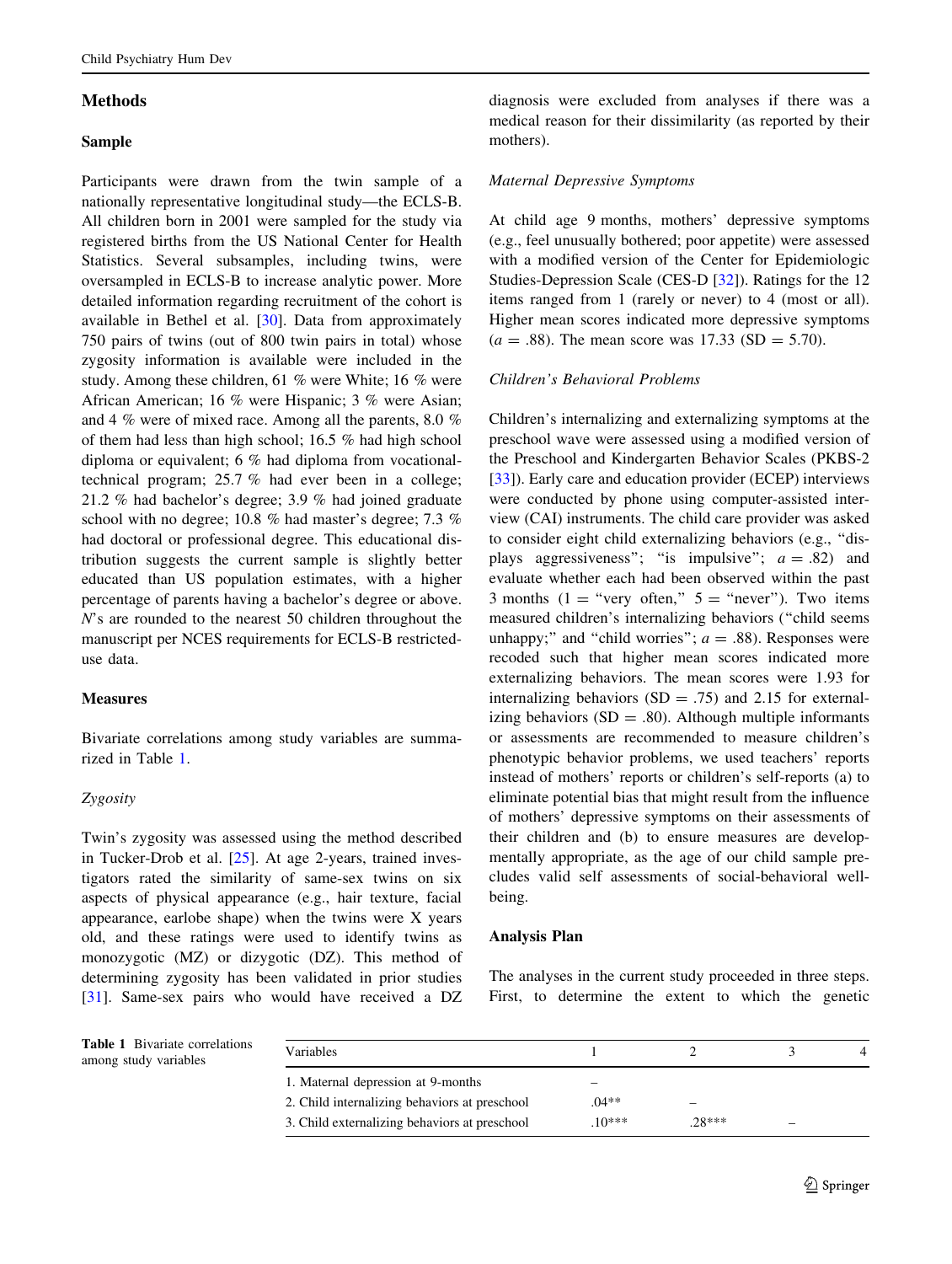contribution for internalizing and externalizing behaviors is correlated, a bivariate correlated factors model was fit for internalizing and externalizing behaviors. Second, to examine the proportion of genetic contribution to preschoolers' behavioral problems, we fit univariate main effects models for internalizing and externalizing behaviors. Third, two univariate interaction models then were fit for internalizing and externalizing behaviors respectively to determine if the genetic influences of behavioral problems were contingent on mothers' depressive symptoms (i.e.,  $G \times E$  effect). Primary analyses followed biometric modeling procedures specified by Prescott [\[32](#page-9-0)] for analyzing twin data. All models were conducted using Mplus 7.1 [\[34](#page-9-0)]. Full information maximum likelihood (FIML) estimation was used to handle missing data.

## Results

# To What Extent Are the Genetic Contribution for Internalizing and Externalizing Behaviors Correlated?

To determine the extent of shared genetic contributions for preschoolers' internalizing and externalizing behaviors, a bivariate correlated factors model was fit between internalizing and externalizing behaviors. The path diagram of

the bivariate model is shown in Fig. 1. The model fit the data well:  $\chi^2(df = 17) = 17.66$ ,  $p = .41$ ; comparative fit index  $(CFI) = .99$ , root mean square error of approximation  $(RMSEA) = .01$  (CI .00–.06). However, the correlation between the genetic factors (A) of internalizing and externalizing behaviors was not significant  $(r = -.34, ...)$  $p = .64$ ). This indicates that different sets of genes may be important for internalizing versus externalizing behaviors during preschool. Thus, separate models were examined for children's internalizing and externalizing behaviors.

# What Are the Genetic Influences on Internalizing and Externalizing Behaviors among Preschoolers?

Two biometric structural equation models were fit to determine the magnitude of genetic influences on preschoolers' internalizing and externalizing behaviors respectively. The path diagram of the biometric model is in Fig. [2](#page-4-0). In each model, the variation in children's internalizing or externalizing behaviors were decomposed into additive genetic factors (A), shared environmental factors (C), and non-shared environmental factors (E).

Estimates from the univariate models for children's internalizing and externalizing behaviors are shown in Table [2](#page-4-0) (columns titled main effects models). The genetic influences for internalizing behaviors were not significant  $(\beta = .22, p = .51)$ . Based on the estimated parameter



Fig. 1 ACE path diagram of the bivariate two factor model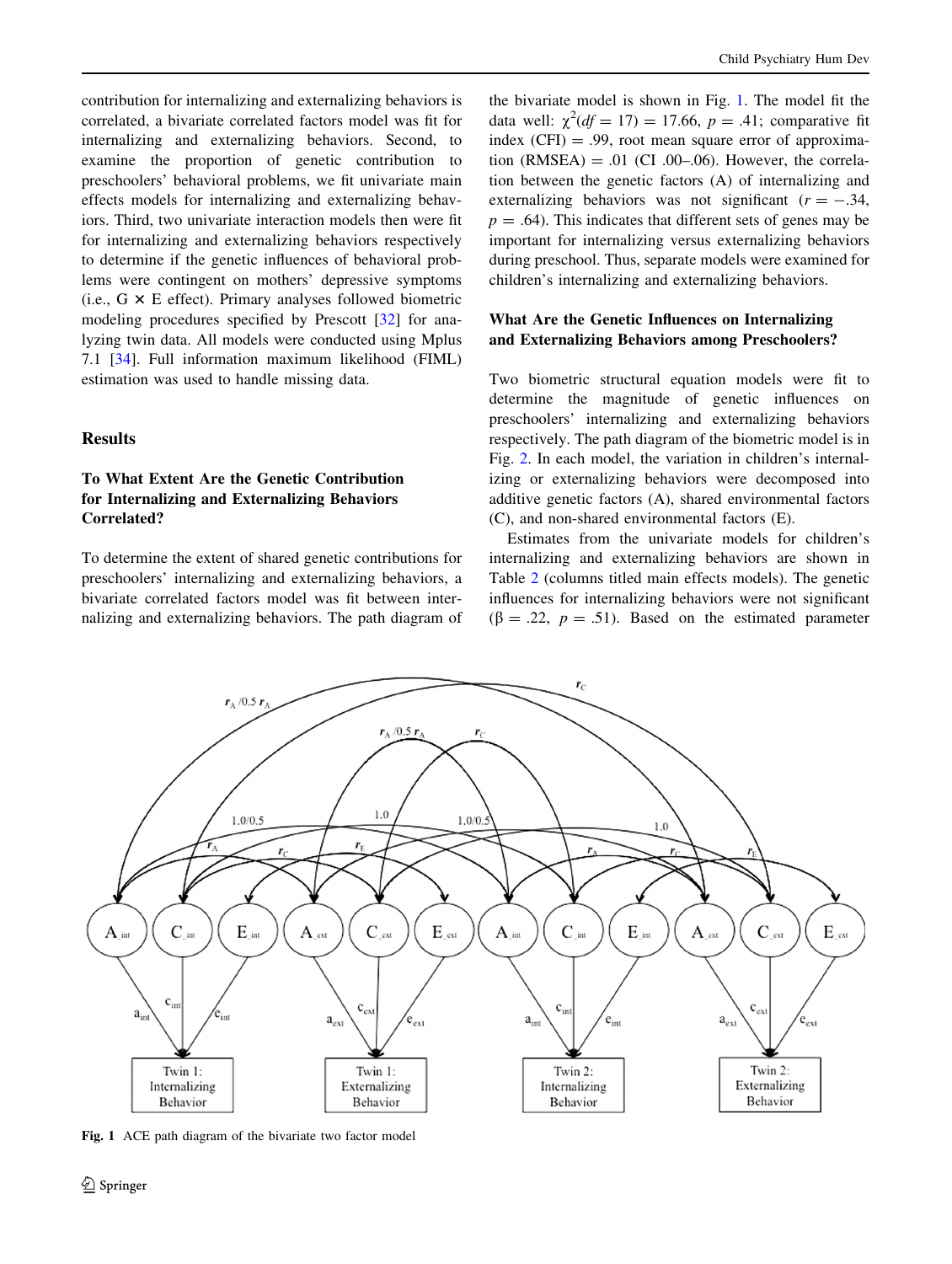<span id="page-4-0"></span>

Fig. 2 ACE path diagram of the biometric model

Table 2 Estimates from the biometric structural equation models for internalizing and externalizing behaviors

|                | Internalizing     |           |                           |           | Externalizing     |           |                           |           |  |
|----------------|-------------------|-----------|---------------------------|-----------|-------------------|-----------|---------------------------|-----------|--|
|                | Main effect model |           | Interacting effects model |           | Main effect model |           | Interacting effects model |           |  |
|                | Estimate          | <b>SE</b> | Estimate                  | <b>SE</b> | Estimate          | <b>SE</b> | Estimate                  | <b>SE</b> |  |
| a              | .200              | .366      | .251                      | .199      | .778              | .080      | .756                      | .075      |  |
| a'             |                   |           | .360                      | .093      |                   |           | .141                      | .067      |  |
| $\mathbf c$    | .754              | .075      | .698                      | .071      | .322              | .165      | .359                      | .138      |  |
| $\rm c'$       |                   |           | $-.100$                   | .105      |                   |           | $-.130$                   | .113      |  |
| e              | .671              | .046      | .670                      | .036      | .524              | .039      | .491                      | .037      |  |
| e'             |                   |           | $-.066$                   | .048      |                   |           | $-.002$                   | .039      |  |
| s              | .052              | .052      | .077                      | .059      | .134              | .050      | .173                      | .054      |  |
| <b>AIC</b>     | 3985.416          |           | 3773.13                   |           | 3870.527          |           | 3650.41                   |           |  |
| <b>BIC</b>     | 4016.967          |           | 3817.62                   |           | 3902.078          |           | 3694.903                  |           |  |
| Log-likelihood | $-1985.708$       |           | $-1876.56$                |           | $-1928.264$       |           | $-1815.21$                |           |  |
| df             | 3                 |           |                           |           | 3                 |           |                           |           |  |
| $p$ value      | < 0.001           |           |                           |           | < 0.001           |           |                           |           |  |

Estimates in bold indicate significant at level of  $p < .05$ 

coefficients, approximately 56 % of variance in internalizing behaviors were explained by shared environment  $(\beta = .75, p < .05)$ , and 44 % was explained by non-shared environment ( $\beta = .67$ ,  $p < .05$ ). The main effect of maternal depression on children's phenotypic internalizing behaviors was not significant ( $\beta = .06$ ,  $p = .25$ ).

In the main effect model for externalizing behaviors, both genetics ( $\beta = .78$ ,  $p < .05$ ), shared environment  $(\beta = .33, p < .05)$ , and non-shared environment ( $\beta = .52$ ,  $p$  < .05) explained significant proportion of the variance in externalizing behaviors. The main effect of maternal depression on children's externalizing behaviors was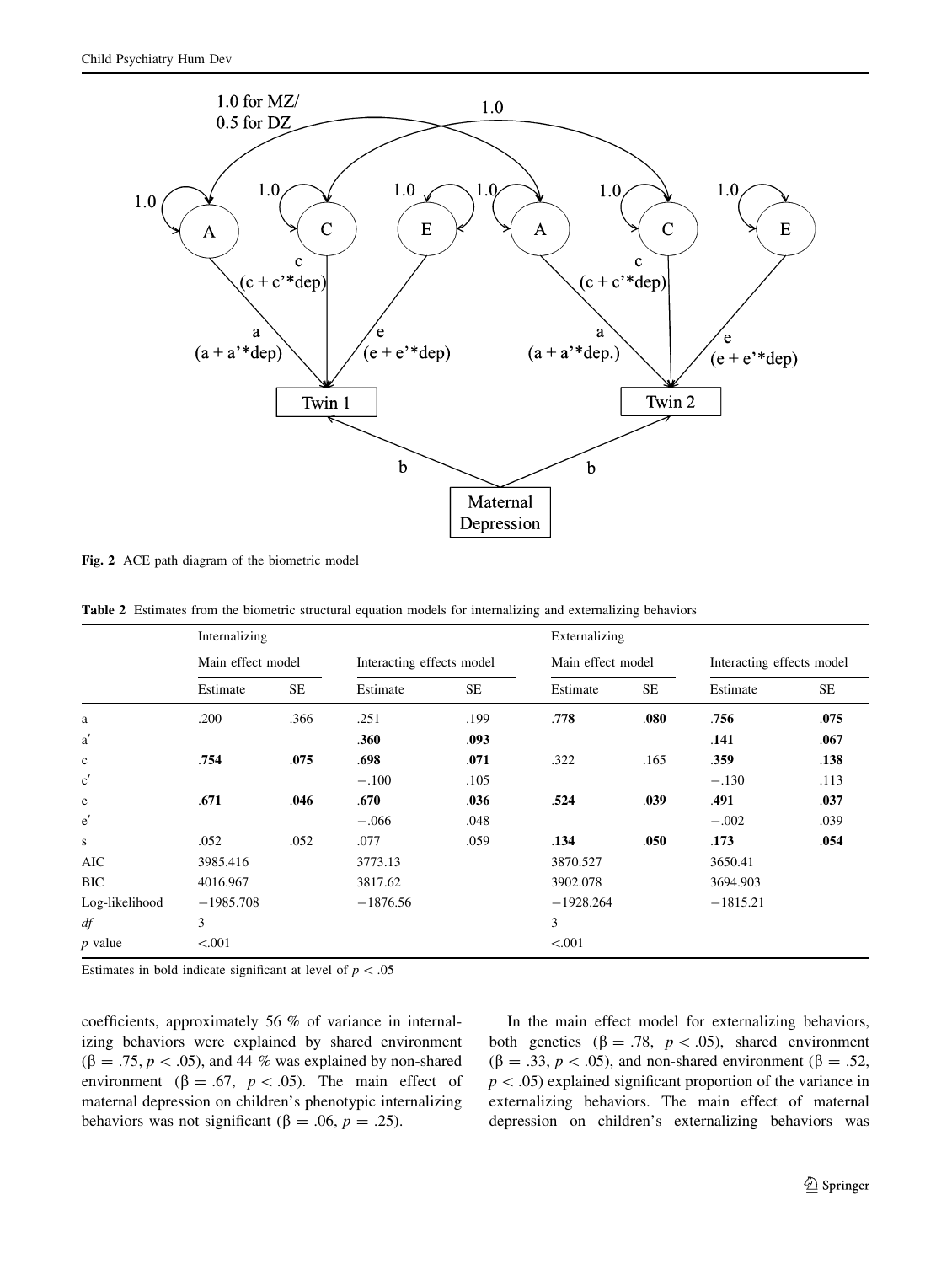Fig. 3 Genetic and environmental contributions to children's internalizing behaviors at preschool as a function of maternal depression at 9-month



significant ( $\beta = .17$ ,  $p < .01$ ). In sum, according to the main effects models, genes significantly contributed to the variance in children's externalizing but not internalizing behaviors.

## Does Maternal Depression Moderate Genetic Influences?

Two univariate models integrating interactive effects of maternal depression and A, C, E components were examined to determine whether the genetic influences on preschoolers' behavioral problems were conditioned by maternal depression. The path diagram of the biometric interaction model resembles those tested in the above univariate models with the exception that each biometric path was modeled as both the main effect (a, c, and e) and interactive effects with maternal depression  $(a', c', and e')$ see symbols in parenthesis in Fig. [2\)](#page-4-0). Estimates for the interaction models for children's internalizing and externalizing behaviors are presented in Table [2](#page-4-0) (columns titled interaction effects). The interaction terms between maternal depression and genetic influences of both internalizing and externalizing behaviors were significant (internalizing behaviors:  $\beta = .35$ ,  $p < .05$ ; externalizing behaviors:  $\beta = .143, p < .05$ . Comparisons of model fit indicators (AIC, BIC, log-likelihood) suggest that the interaction models fit better than the main effect models (see the bottom rows of Table [2](#page-4-0) for a summary of model comparisons).

For internalizing behaviors, maternal depression moderated the variance genetic contributions for children's internalizing behaviors. To unpack these interactive effects, we plotted the amount of variance in children's internalizing behaviors accounted for by genetic, shared-, and non-shared environmental influences as a function of mothers' depressive symptoms (see Fig. 3). The genetic component of children's internalizing behaviors varies in a U-shape as maternal depression is plotted from low to high. This suggests that, when mothers' depressive symptoms are at the median level, the set of genes responsible for internalizing behaviors neither increase nor decrease the risk of developing internalizing behaviors; when mothers' depressive symptoms are low or high, genetic contributions for internalizing behaviors increase.

Maternal depression also moderated the variance in genetic contributions to children's externalizing behaviors. As shown in Fig. [4](#page-6-0), when mother's depressive symptoms are higher, more variance in children's externalizing behaviors is accounted for by genes. This indicates that maternal depression exacerbates the genetic risks of developing externalizing behaviors.

### **Discussion**

Individual differences have long been hypothesized to moderate the effects of maternal depression on child development [\[3](#page-8-0), [35](#page-9-0)]. By employing quantitative genetic models, the current study explored individual differences in the form of children's genetic influences for behavioral problems at the aggregate genetic level. Significant interactions between genetic influences and maternal depression were detected for both internalizing and externalizing behaviors among preschoolers. Decomposition of these interactive effects showed unique patterns for internalizing and externalizing problems. Specifically, the genetic contributions for children's internalizing behaviors increased when mothers' depressive symptoms were both high and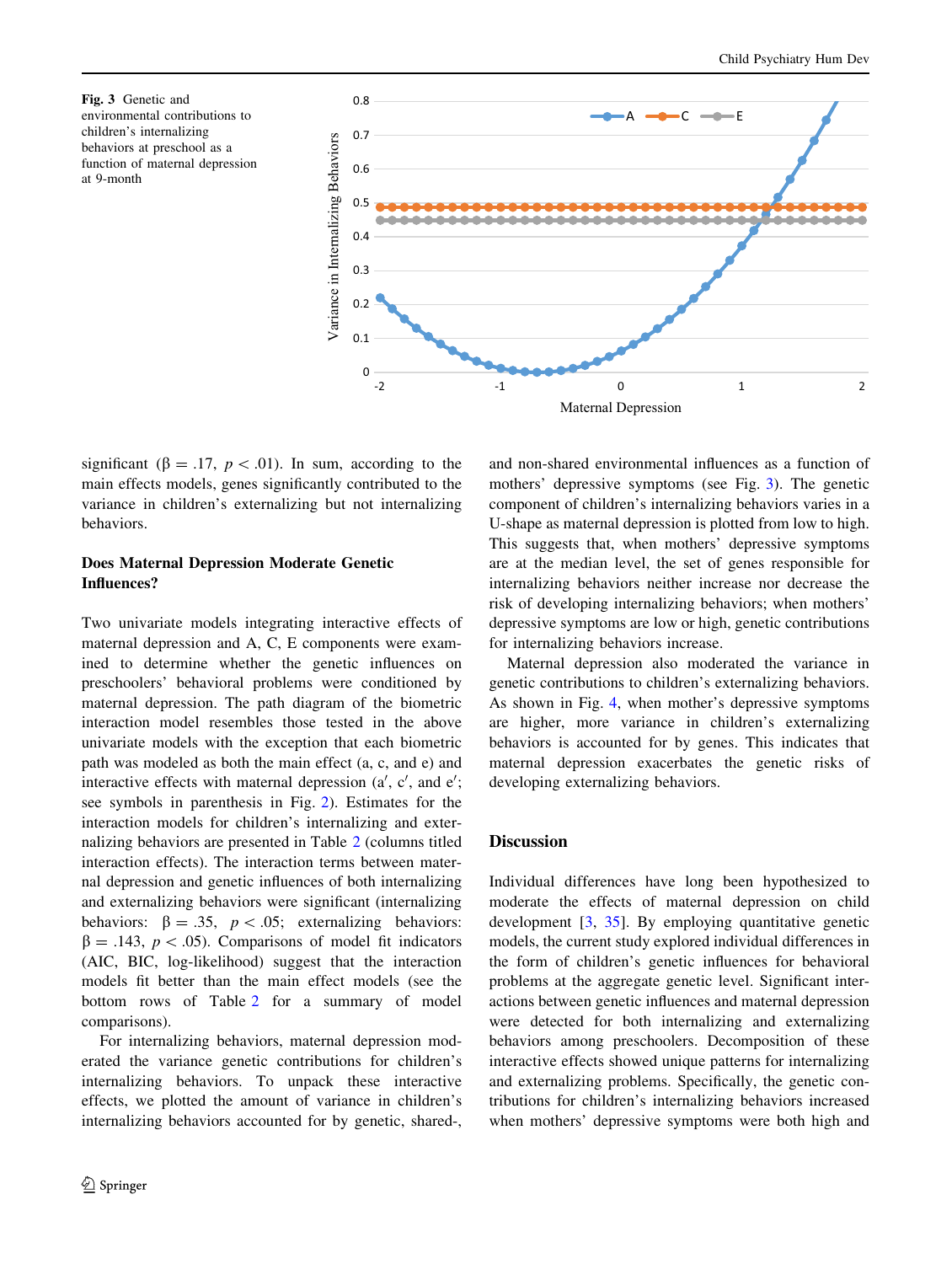<span id="page-6-0"></span>Fig. 4 Genetic and environmental contributions to children's externalizing behaviors at preschool as a function of maternal depression at 9-month



low, whereas the genetic contributions for children's externalizing behaviors increased as mothers' depressive symptoms increased.

Maternal depression has been robustly associated with children's internalizing problems as early as early childhood [\[2](#page-8-0), [36](#page-9-0)]. Our analyses elucidated a more complex picture of these relations by not only including main effects of mothers' depressive symptoms but also integrating interaction effects to determine how maternal depression may alter the magnitude of genetic contributions to the development of internalizing behaviors. Surprisingly and at odds with some prior findings [\[8](#page-8-0), [9,](#page-8-0) [13\]](#page-8-0), the main effects of genetic influences on children's internalizing behaviors were not significant. This null finding could be attributed to, first, the fact that teachers' reports of internalizing behaviors, instead of mothers' reports, were used in the current study. Teachers generally report fewer internalizing behaviors during early childhood than mothers, and there is also evidence that teacher reports display less variance as well [\[37](#page-9-0)]. Also, it has been suggested in prior research that the genetic contribution to internalizing behaviors seem to be weaker when internalizing behaviors are reported by teachers than reported by mothers [\[13](#page-8-0)]. Moreover, this null finding may be confounded by the age period and the assessment methods in the current study. Heritability estimates seemed to dramatically increase throughout childhood and the use of others' reports instead of self-reports seem to overestimate familial influences over other influences [\[14](#page-8-0), [38](#page-9-0)]. These results should be interpreted with caution for the aforementioned reasons.

Moving to the interaction model, our study suggests maternal depression modifies genetic influences on children's internalizing behaviors at the aggregate genetic variation level. This suggests that globally significant patterns of  $G \times E$  effects may be obscured when interactions are examined at the level of a single genetic polymorphism rather than on the aggregate level. More importantly, the genetic component of children's internalizing behaviors varies in a U-shape as maternal depression varies from low to high. Thus, when mothers' depressive symptoms are at the median level, our findings suggest that genetic influences contribute minimally to the development of internalizing behaviors. In contrast, as mothers' depressive symptoms deviate from mean levels (in either high or low directions), the genetic influences on children's internalizing behaviors increase. This distinct curvilinear pattern of genetic influence, often referred to as an ''orchid effect,'' is in line with the prediction of the differential susceptibility model [\[27](#page-8-0), [39\]](#page-9-0). Differential susceptibility posits some individuals are more sensitive to environments that are both positive/supportive and negative/risk environments than other individuals. The observed greater genetic variance at the extremes of environmental experience and minimal genetic variance for average environments in the study is consistent with this hypothesis. This observed "orchid effect" differs from the ''diathesis–stress effects'' found in Hayden and her colleagues' work [\[4](#page-8-0)] where a single genetic polymorphism was examined. This inconsistency may be due to either the analyses of the aggregate variation level of genetic influences rather a single genetic polymorphism or the range of environmental influences spanned in these studies. This proposal was less often seen in research on maternal depression, given that the lower end of mothers' depressive symptoms scale was barely studied or conceptualized as the "positive environment". However, replication is needed before substantive interpretations of these results are made.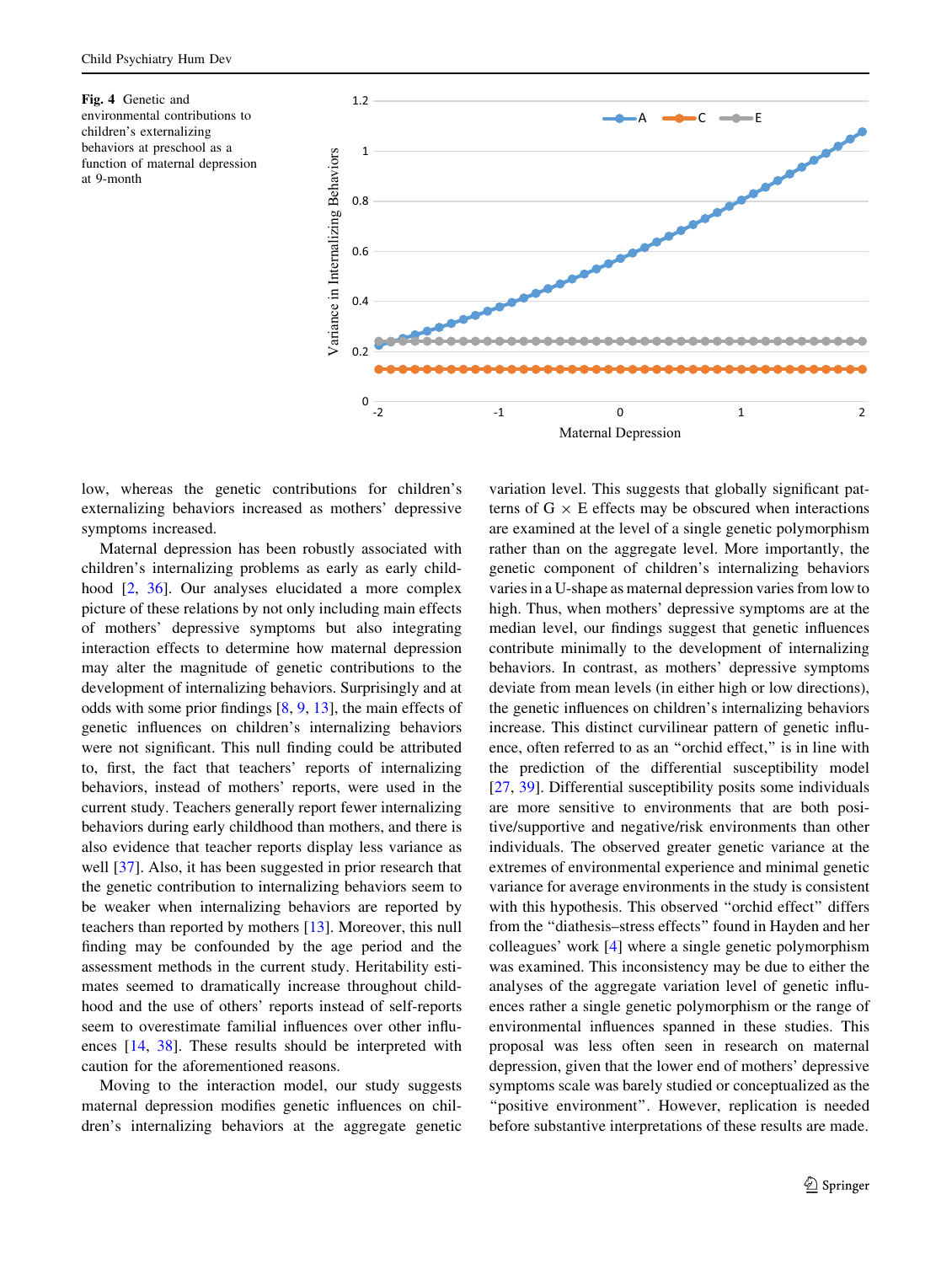<span id="page-7-0"></span>Our findings also revealed a  $G \times E$  effect between mothers' depressive symptoms and the genetic contribution of children's externalizing behaviors, although the shape of this interaction differed from that of internalizing behaviors. Specifically, as mothers' depressive symptoms increased, so too did the genetic influences on developing externalizing behaviors. This is in accord with the prediction of the diathesis–stress hypothesis [[26\]](#page-8-0), wherein individuals with vulnerabilities in certain genetic makeup are disproportionately more likely to be negatively affected by adverse environments. This pattern of ''diathesis–stress'' interaction coincides with those observed at the behavioral level whereby children's genetically influenced characteristics (such as negative emotionality) are exacerbated when mothers' depressive symptoms are high [[19,](#page-8-0) [40\]](#page-9-0).

Inconsistent with prior findings [[41,](#page-9-0) [42](#page-9-0)], the correlation between the genetic factors of internalizing and externalizing behaviors was not significant in the current study. This null finding is likely to be related to young age we examined in the study. Among  $5-9$  years old,  $\langle 10 \% \rangle$  of phenotypic correlation between internalizing and externalizing disorders was explained by genetic factors; among 12–15 years old, this percentage increased to proximately 20 % [[42\]](#page-9-0). In another adolescent sample, approximately 45 % of the observed covariation between depressive symptoms and antisocial behaviors were explained by genetic liability [[41\]](#page-9-0). These findings suggest that the genetic covariation between internalizing and externalizing behaviors may increase as children develop. However, this null finding may also be due to biased sampling or a lack of power in testing these relations and future study is needed to replicate these results.

Taken as a whole, the current study suggests that the genetic contributions for preschoolers' internalizing and externalizing behaviors vary as a function of one important environment factor—maternal depression. These results, however, should be interpreted with some caveats. First, maternal depression is examined as an environmental risk factor, as suggested by prior research [\[18](#page-8-0)]. Yet maternal depression is more than just an environmental factor, as its effects on children may involve both environmental risks and heritable ones (i.e., passive  $G \times E$  correlation). Second, although the sample was diverse and nationally representative, generalizing to less advantaged populations, clinical samples, or groups from different cultures should be done with caution. Third, to minimize bias in maternal reports on both their depressive symptoms and child outcomes, teachers' reports of children's behavior problems were used in the current study. However, heritability estimates may vary in part due to instrumental variation and the use of single informant may limit the contextual validity of this measure. Thus, the measurements used in future behavior genetic studies of children's behavior problems should be diversified given these concerns. Fourth, as  $G \times E$  interactions are often hard to replicate, the current study falls short for not including a replication or partial replication of findings. Thus, continued research is necessary to replicate the findings in the current study. Fifth, without genetic information at the molecular level, the detected interaction effects and post hoc simple slopes are only capable of suggesting the possibility of the presence of differential susceptibility or diathesis–stress hypothesis but not capable of firmly proving the existence of these effects. The integration of quantitative and molecular genetic studies is needed in the future to future examine these research questions. Last but not least, although we failed to find the correlation between genetic contributions of children's internalizing and externalizing behaviors, this null finding must be interpreted with caution and continued research is necessary to examine these relations in larger samples or if family context (e.g., SES) moderates the genetic attributes of children's co-occurring behavior problems.

In conclusion, findings from the current study extend our understanding on how genetic influences of children's behavior problems at the aggregate level, rather than the single genetic polymorphism level, may be conditioned by maternal depression. More interestingly, different interaction patterns emerged for preschoolers' internalizing (i.e., differential susceptible pattern) versus externalizing behaviors (i.e., diathesis–stress pattern). Replications of these effects is needed in future studies before any confirmative conclusion is made.

## Summary

This study demonstrates that the genetic etiology for both internalizing and externalizing behaviors varied with maternal depressive symptoms at 9-months child age. Genetic effects on externalizing behaviors increased as mothers' depressive symptoms increased; however, genetics effects on internalizing behaviors increased when depressive symptoms either increased or decreased from the median level. These different patterns of interactive effects suggest potentially different mechanisms for the etiology of children's externalizing and internalizing behaviors.

# References

1. Downey G, Coyne JC (1990) Children of depressed parents: an integrative review. Psychol Bull 108(1):50. doi:[10.1037/0033-](http://dx.doi.org/10.1037/0033-2909.108.1.50) [2909.108.1.50](http://dx.doi.org/10.1037/0033-2909.108.1.50)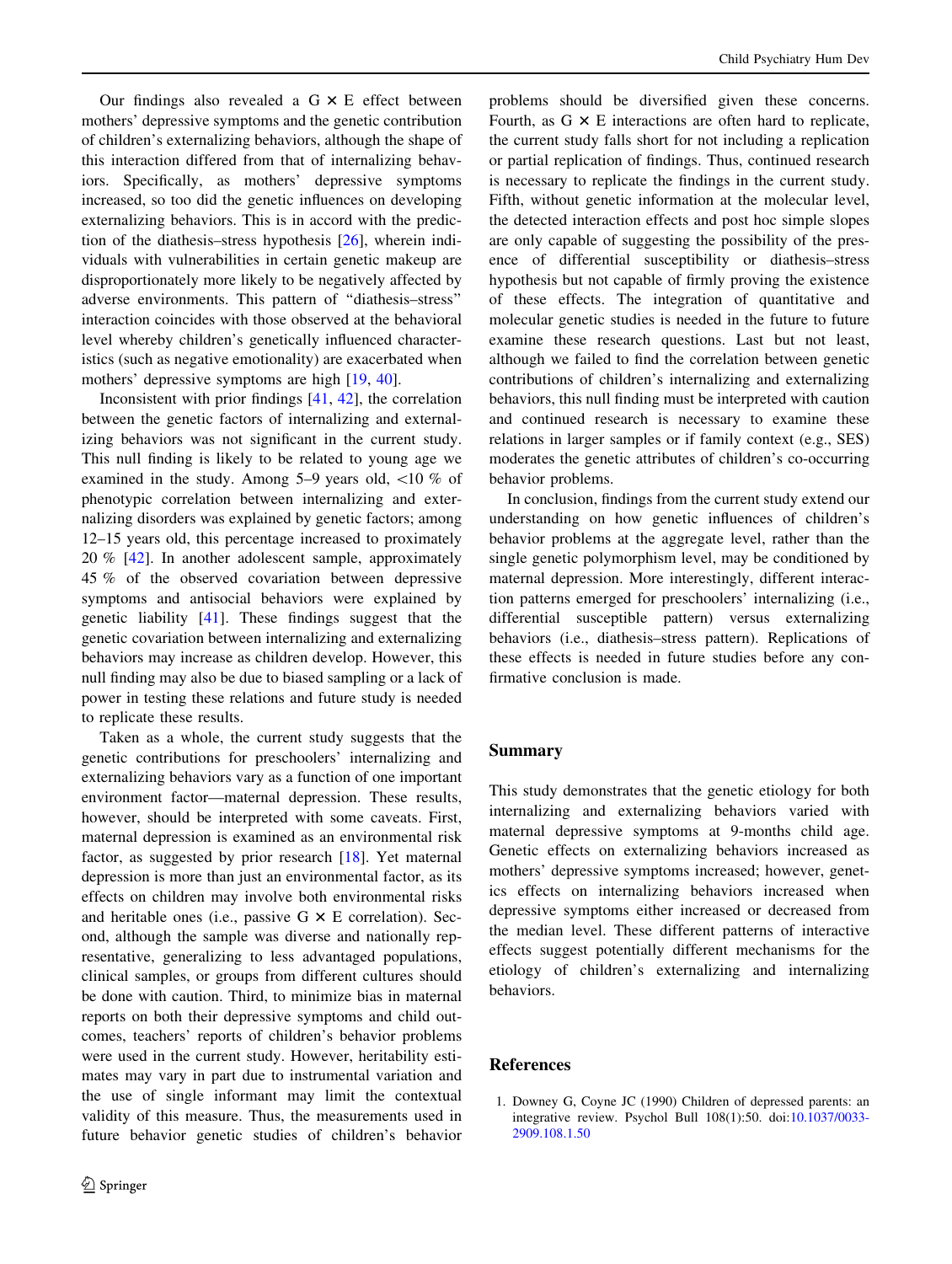- <span id="page-8-0"></span>2. Goodman SH, Rouse MH, Connell AM, Broth MR, Hall CM, Heyward D (2011) Maternal depression and child psychopathology: a meta-analytic review. Clin Child Fam Psychol Rev 14(1):1–27. doi:[10.1007/s10567-010-0080-1](http://dx.doi.org/10.1007/s10567-010-0080-1)
- 3. Goodman SH, Gotlib IH (1999) Risk for psychopathology in the children of depressed mothers: a developmental model for understanding mechanisms of transmission. Psychol Rev 106(3):458. doi[:10.1037/0033-295x.106.3.458](http://dx.doi.org/10.1037/0033-295x.106.3.458)
- 4. Hayden EP, Olino TM, Bufferd SJ, Miller A, Dougherty LR, Sheikh HI, Singh SM, Klein DN (2013) The serotonin transporter linked polymorphic region and brain-derived neurotrophic factor valine to methionine at position 66 polymorphisms and maternal history of depression: associations with cognitive vulnerability to depression in childhood. Dev Psychopathol 25(03):587–598. doi:[10.1017/s0954579413000035](http://dx.doi.org/10.1017/s0954579413000035)
- 5. Deater-Deckard K, Plomin R (1999) An adoption study of the etiology of teacher and parent reports of externalizing behavior problems in middle childhood. Child Dev 70(1):144–154. doi:[10.](http://dx.doi.org/10.1111/1467-8624.00011) [1111/1467-8624.00011](http://dx.doi.org/10.1111/1467-8624.00011)
- 6. Oliver BR, Plomin R (2007) Twins' Early Development Study (TEDS): a multivariate, longitudinal genetic investigation of language, cognition and behavior problems from childhood through adolescence. Twin Res Hum Genet 10(01):96–105. doi:[10.1375/twin.10.1.96](http://dx.doi.org/10.1375/twin.10.1.96)
- 7. Saudino KJ, Ronald A, Plomin R (2005) The etiology of behavior problems in 7-year-old twins: substantial genetic influence and negligible shared environmental influence for parent ratings and ratings by same and different teachers. J Abnorm Child Psychol 33(1):113–130. doi[:10.1007/s10802-005-0939-7](http://dx.doi.org/10.1007/s10802-005-0939-7)
- 8. Schmitz S, Fulker DW, Mrazek DA (1995) Problem behavior in early and middle childhood: an initial behavior genetic analysis. J Child Psychol Psychiatry 36(8):1443–1458. doi:[10.1111/j.1469-](http://dx.doi.org/10.1111/j.1469-7610.1995.tb01674.x) [7610.1995.tb01674.x](http://dx.doi.org/10.1111/j.1469-7610.1995.tb01674.x)
- 9. van den Oord EJ, Verhulst FC, Boomsma DI (1996) A genetic study of maternal and paternal ratings of problem behaviors in 3-year-old twins. J Abnorm Psychol 105(3):349. doi:[10.1037//](http://dx.doi.org/10.1037//0021-843x.105.3.349) [0021-843x.105.3.349](http://dx.doi.org/10.1037//0021-843x.105.3.349)
- 10. Arseneault L, Moffitt TE, Caspi A, Taylor A, Rijsdijk FV, Jaffee SR, Ablow JC, Measelle JR (2003) Strong genetic effects on cross-situational antisocial behavior among 5-year-old children according to mothers, teachers, examiner-observers, and twins' self-reports. J Child Psychol Psychiatry 44(6):832–848. doi:[10.](http://dx.doi.org/10.1111/1469-7610.00168) [1111/1469-7610.00168](http://dx.doi.org/10.1111/1469-7610.00168)
- 11. Edelbrock C, Rende R, Plomin R, Thompson LA (1995) A twin study of competence and problem behavior in childhood and early adolescence. J Child Psychol Psychiatry 36(5):775–785. doi:[10.1111/j.1469-7610.1995.tb01328.x](http://dx.doi.org/10.1111/j.1469-7610.1995.tb01328.x)
- 12. Leve LD, Winebarger AA, Fagot BI, Reid JB, Goldsmith HH (1998) Environmental and genetic variance in children's observed and reported maladaptive behavior. Child Dev 69(5):1286–1298. doi:[10.1111/j.1467-8624.1998.tb06212.x](http://dx.doi.org/10.1111/j.1467-8624.1998.tb06212.x)
- 13. Zahn-Waxler C, Schmitz S, Fulker D, Robinson J, Emde R (1996) Behavior problems in 5-year-old monozygotic and dizygotic twins: genetic and environmental influences, patterns of regulation, and internalization of control. Dev Psychopathol 8(01):103–122. doi[:10.1017/s0954579400006994](http://dx.doi.org/10.1017/s0954579400006994)
- 14. Rhee SH, Waldman ID (2002) Genetic and environmental influences on antisocial behavior: a meta-analysis of twin and adoption studies. Psychol Bull 128(3):490. doi[:10.1037/0033-](http://dx.doi.org/10.1037/0033-2909.128.3.490) [2909.128.3.490](http://dx.doi.org/10.1037/0033-2909.128.3.490)
- 15. Bakermans-Kranenburg MJ, Van IJzendoorn MH (2006) Gene– environment interaction of the dopamine D4 receptor (DRD4) and observed maternal insensitivity predicting externalizing behavior in preschoolers. Dev Psychobiol 48(5):406–409. doi:[10.](http://dx.doi.org/10.1002/dev.20152) [1002/dev.20152](http://dx.doi.org/10.1002/dev.20152)
- 16. Fox NA, Nichols KE, Henderson HA, Rubin K, Schmidt L, Hamer D, Ernst M, Pine DS (2005) Evidence for a gene–environment interaction in predicting behavioral inhibition in middle childhood. Psychol Sci 16(12):921–926. doi[:10.1111/j.1467-](http://dx.doi.org/10.1111/j.1467-9280.2005.01637.x) [9280.2005.01637.x](http://dx.doi.org/10.1111/j.1467-9280.2005.01637.x)
- 17. Rutter M (2007) Gene–environment interdependence. Dev Sci 10(1):12–18. doi:[10.1111/j.1467-7687.2007.00557.x](http://dx.doi.org/10.1111/j.1467-7687.2007.00557.x)
- 18. Natsuaki MN, Shaw DS, Neiderhiser JM, Ganiban JM, Harold GT, Reiss D, Leve LD (2014) Raised by depressed parents: is it an environmental risk? Clin Child Fam Psychol Rev 17(4):357–367. doi[:10.1007/s10567-014-0169-z](http://dx.doi.org/10.1007/s10567-014-0169-z)
- 19. Dix T, Yan N (2014) Mothers' depressive symptoms and infant negative emotionality in the prediction of child adjustment at age 3: testing the maternal reactivity and child vulnerability hypotheses. Dev Psychopathol 26(01):111–124. doi[:10.1017/](http://dx.doi.org/10.1017/s0954579413000898) [s0954579413000898](http://dx.doi.org/10.1017/s0954579413000898)
- 20. Cheung AK, Harden KP, Tucker-Drob EM (2014) Gene  $\times$  environment interactions in early externalizing behaviors: parental emotional support and socioeconomic context as moderators of genetic influences? Behav Genet 44:468–486. doi[:10.1007/](http://dx.doi.org/10.1007/s10519-014-9664-8) [s10519-014-9664-8](http://dx.doi.org/10.1007/s10519-014-9664-8)
- 21. Dick DD, Viken R, Purcell S, Kaprio J, Pulkkinen L, Rose RJ (2007) Parental monitoring moderates the importance of genetic and environmental influences on adolescent smoking. J Abnorm Psychol 116:213–218. doi[:10.1037/0021-843x.116.1.213](http://dx.doi.org/10.1037/0021-843x.116.1.213)
- 22. Davidge KM, Atkinson L, Douglas L, Lee V, Shapiro S, Kennedy JL, Beitchman JH (2004) Association of the serotonin transporter and  $5HT1D\beta$  receptor genes with extreme, persistent and pervasive aggressive behaviour in children. Psychiatr Genet 14(3):143–146. doi[:10.1097/00041444-200409000-00004](http://dx.doi.org/10.1097/00041444-200409000-00004)
- 23. Haberstick BC, Lessem JM, Hopfer CJ, Smolen A, Ehringer MA, Timberlake D, Hewitt JK (2005) Monoamine oxidase A (MAOA) and antisocial behaviors in the presence of childhood and adolescent maltreatment. Am J Med Genet Part B Neuropsychiatr Genet 135(1):59–64. doi[:10.1002/ajmg.b.30176](http://dx.doi.org/10.1002/ajmg.b.30176)
- 24. South SC, Krueger RF (2013) Marital satisfaction and physical health: evidence for an orchid effect. Psychol Sci 24(3):373-378. doi:[10.1177/0956797612453116](http://dx.doi.org/10.1177/0956797612453116)
- 25. Tucker-Drob EM, Rhemtulla M, Harden KP, Turkheimer E, Fask D (2011) Emergence of a gene  $\times$  socioeconomic status interaction on infant mental ability between 10 months and 2 years. Psychol Sci 22(1):125–133. doi:[10.1177/0956797610392926](http://dx.doi.org/10.1177/0956797610392926)
- 26. Monroe SM, Simons AD (1991) Diathesis–stress theories in the context of life stress research: implications for the depressive disorders. Psychol Bull 110(3):406. doi[:10.1037//0033-2909.110.](http://dx.doi.org/10.1037//0033-2909.110.3.406) [3.406](http://dx.doi.org/10.1037//0033-2909.110.3.406)
- 27. Belsky J, Pluess M (2009) Beyond diathesis stress: differential susceptibility to environmental influences. Psychol Bull 135(6):885. doi:[10.1037/a0017376](http://dx.doi.org/10.1037/a0017376)
- 28. Boyce WT, Ellis BJ (2005) Biological sensitivity to context: I. An evolutionary-developmental theory of the origins and functions of stress reactivity. Dev Psychopathol 17(02):271–301. doi:[10.1017/s0954579405050145](http://dx.doi.org/10.1017/s0954579405050145)
- 29. Kochanska G, Kim S, Barry RA, Philibert RA (2011) Stress or differential susceptibility? children's genotypes interact with maternal responsive care in predicting children's competence: diathesis–stress or differential susceptibility? Dev Psychopathol 23(2):605–616. doi[:10.1017/s0954579411000071](http://dx.doi.org/10.1017/s0954579411000071)
- 30. Bethel J, Green JL, Nord C, Kalton G, West J (2005) Early childhood longitudinal study, birth cohort (ECLS-B): methodology report for the 9-month data collection (2001–02), vol 2: Sampling, NCES 2005-147. National Center for Education **Statistics**
- 31. Forget-Dubois N, Pérusse D, Turecki G, Girard A, Billette JM, Rouleau G, Malo J, Tremblay RE (2003) Diagnosing zygosity in